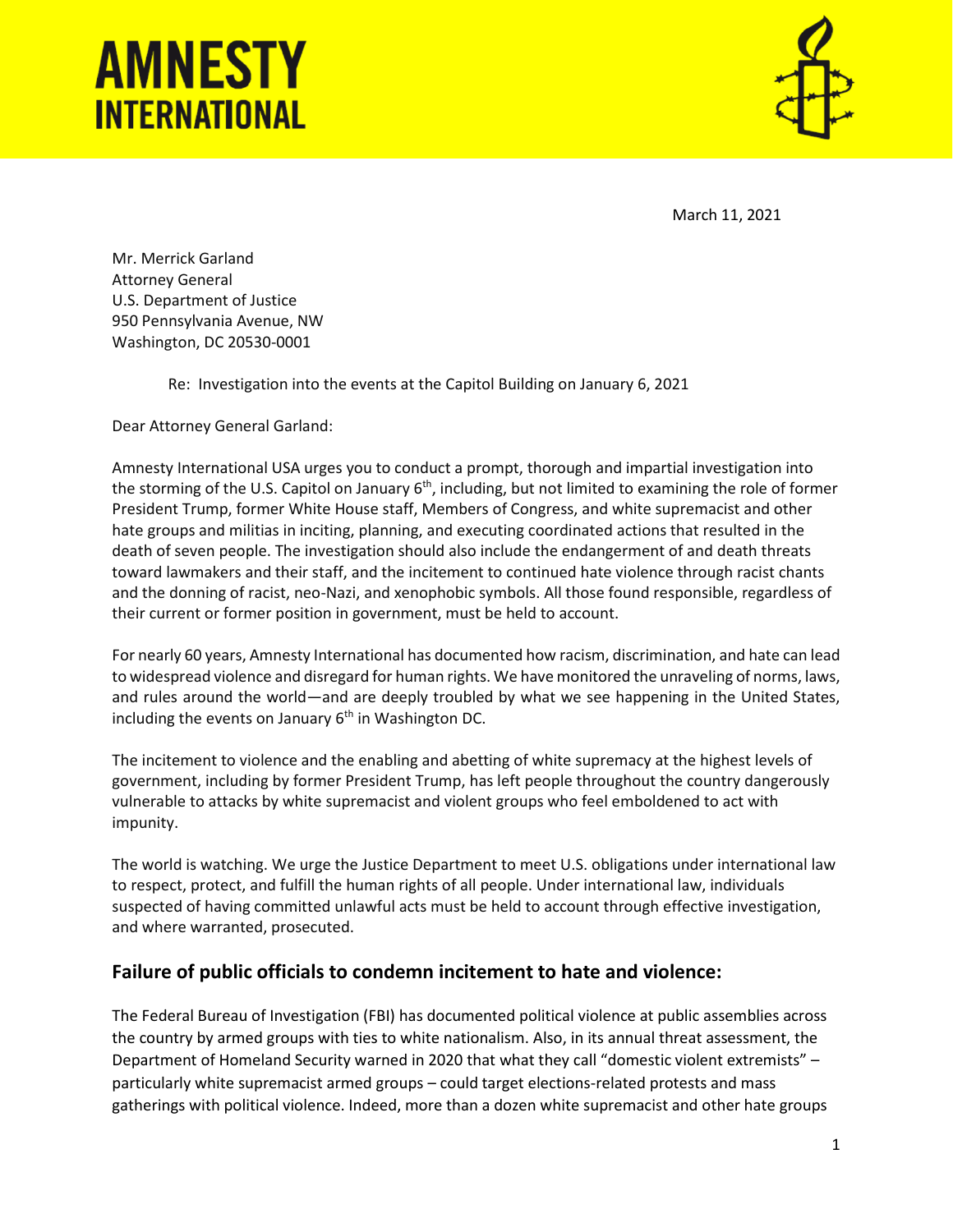and militias who were known to U.S. intelligence and law enforcement agencies were responsible for the January 6<sup>th</sup> attack on the Capitol, including the Proud Boys, Oathkeepers, Three Percenters, and adherents of the QAnon conspiracy theory.

Throughout his Presidency, former President Trump's hateful rhetoric and failure to condemn white supremacy and violence have legitimized the actions of white supremacists and other hate groups and militias. Following a rally organized by white supremacists and white nationalists in Charlottesville, Virginia, on August 11, 2017, where a woman was intentionally run over with a vehicle and killed, Trump blamed "many sides" for the violence, and even referred to some of the attackers as "very fine people." During the Presidential candidate debate on September 29, 2020, when asked to condemn "white supremacists and militia groups", then-President Trump responded, "Proud Boys, stand back and standby."

Even with evidence of threats to life and safety of all individuals, Trump repeatedly failed to address the threat posed by far-right groups. On January 6, 2021, the day that Congress was set to certify the Presidential Election results, former President Trump incited his supporters in a rally on the National Mall by saying:

"We will never give up. We will never concede, it doesn't happen. You don't concede when there's theft involved. We're going walk down to the Capitol, and we're going to cheer on our brave senators, and congressmen and women. We're probably not going to be cheering so much for some of them because you'll never take back our country with weakness. You have to show strength, and you have to be strong. And we fight. We fight like Hell and if you don't fight like Hell, you're not going to have a country anymore."

Following his speech, thousands of his supporters stormed the Capitol building during the joint session of Congress. A mob entered the Capitol, some carrying weapons and symbols of white supremacy and hate, including Confederate flags and anti-Semitic symbols or messaging, as Members of Congress and staff fled for their lives. Amid intense pressure to disperse the mob, rather than condemn the violence and deescalate, he told his supporters in a video posted to social media to "go home," adding, "We love you. You're very special."

To date, while Congress has initiated political processes to impeach former President Trump, as well investigations to censure or expel members of Congress found to be involved in the January 6th attack, we demand that all those responsible, including those who incited hatred and instigated violence, be brought to justice in accordance with human rights obligations and respect for the rule of law.

## **Failure to adequately plan for demonstrations, conduct security assessments, and devise contingency plans to safeguard human rights, despite known threats of potential violence, armed individuals, and large numbers of participants:**

The positive obligation of the U.S. to ensure human rights requires that authorities facilitate assemblies. Officials should plan properly for assemblies, which requires the collection and analysis of information, anticipation of different scenarios, and proper risk assessments. Transparent decision-making is central to the process of planning and facilitating assemblies and to ensuring that any action taken by law enforcement officials is proportionate and necessary. Contingency plans and precautionary measures must also be put in place. Proper planning and preparation require continuous monitoring of activities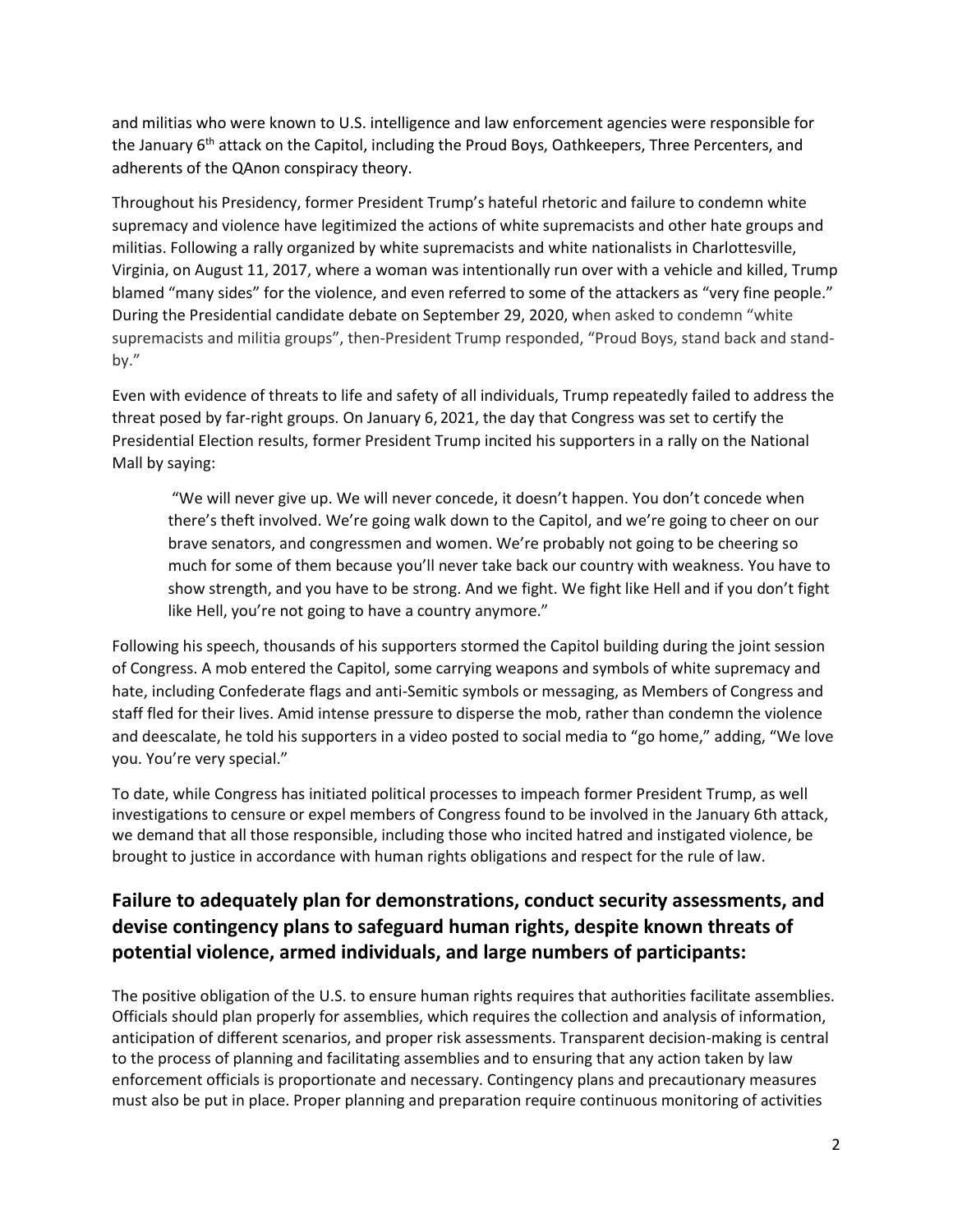and should be adaptable to changing circumstances. International law allows for dispersal of a peaceful assembly only in rare cases, for example when it incites discrimination, hostility or violence, which was clearly the case on January  $6th.<sup>1</sup>$ 

Despite clear indications that several thousand individuals with known ties to far right and white supremacy groups, with public calls for violence, were planning to descend on the Capitol, the U.S. government failed to adequately plan for the demonstration and ensure safeguards were in place to protect human rights when the crowd turned violent. Rather, the top elected official in the U.S. emboldened the crowd and offered to accompany them as they made their way to storm the center of U.S. government, endangering the lives of all in their path. As a result of the U.S. government's inadequate planning, Capitol police were wholly unprepared for the mob forcing its way into the Capitol, many of them armed, which resulted in police use of lethal force against one woman who was attempting to break into a secured area of the building. Amnesty International USA urges your office to review and revise existing policies on the use of lethal force for federal law enforcement officers to ensure that they are in line with international law and standards by limiting the use of lethal force by law enforcement officials to those instances in which it is necessary and proportional to protect against an imminent threat of death or serious injury. An investigation should be conducted into whether the use of lethal force was justified in this case.

As part of your investigation into the policing of the events on January 6, 2021, it is imperative that you also investigate the policing of racial justice protests that took place throughout the country in 2020. As Amnesty International documented in its August 4, 2020 [report,](https://www.amnestyusa.org/wp-content/uploads/2020/07/WorldisWatchingFullReport080220.pdf) in the face of largely peaceful Black Lives Matter protests during the summer of 2020, law enforcement officers in cities across the country responded with tear gas, pepper spray, batons, kinetic impact projectiles, and flash grenades — in many cases with little or no warning. Rather than being a necessary and proportionate response to any specific threat, the use of force became a matter of first resort to enforce a curfew, to end an ongoing demonstration, or clear a park for a photo opportunity, all in violation of international law and standards on the policing of protests. Protesters suffered serious injuries, including loss of sight, through the indiscriminate and excessive use of force by police. Leaders and activists within the Black Lives Matter movement in the lead up to and aftermath of these demonstrations were targeted, detained, and investigated. Police response was not limited to protestors, however. Members of the media, medics, and legal observers were also targeted and abused with use of force and chemical irritants for their mere presence at the demonstrations.

In stark contrast, despite the violent attack on the Capitol, largely white members of the January 6th attack on the U.S. Capitol were able to walk away from the attack, board planes and buses back to their homes and face no immediate accountability for their actions. In the days and months ahead, law enforcement officials, like those under your supervision, will continue to pour over the vast amounts of video evidence attempting to identify potential suspects, in addition to those already identified and charged by the Department of Justice. Nevertheless, the ease with which this violent mob, calling for white supremacy and the death of lawmakers, terrorized the nation's capital stands in stark contrast with the treatment of protestors for the protection of Black lives and demands account.

## **Obligation to address discrimination in policing of protests and demonstrations and to take actions to ensure that all people are treated equally under the law:**

 $1$  A/HRC/32/36/Add.2, para. 22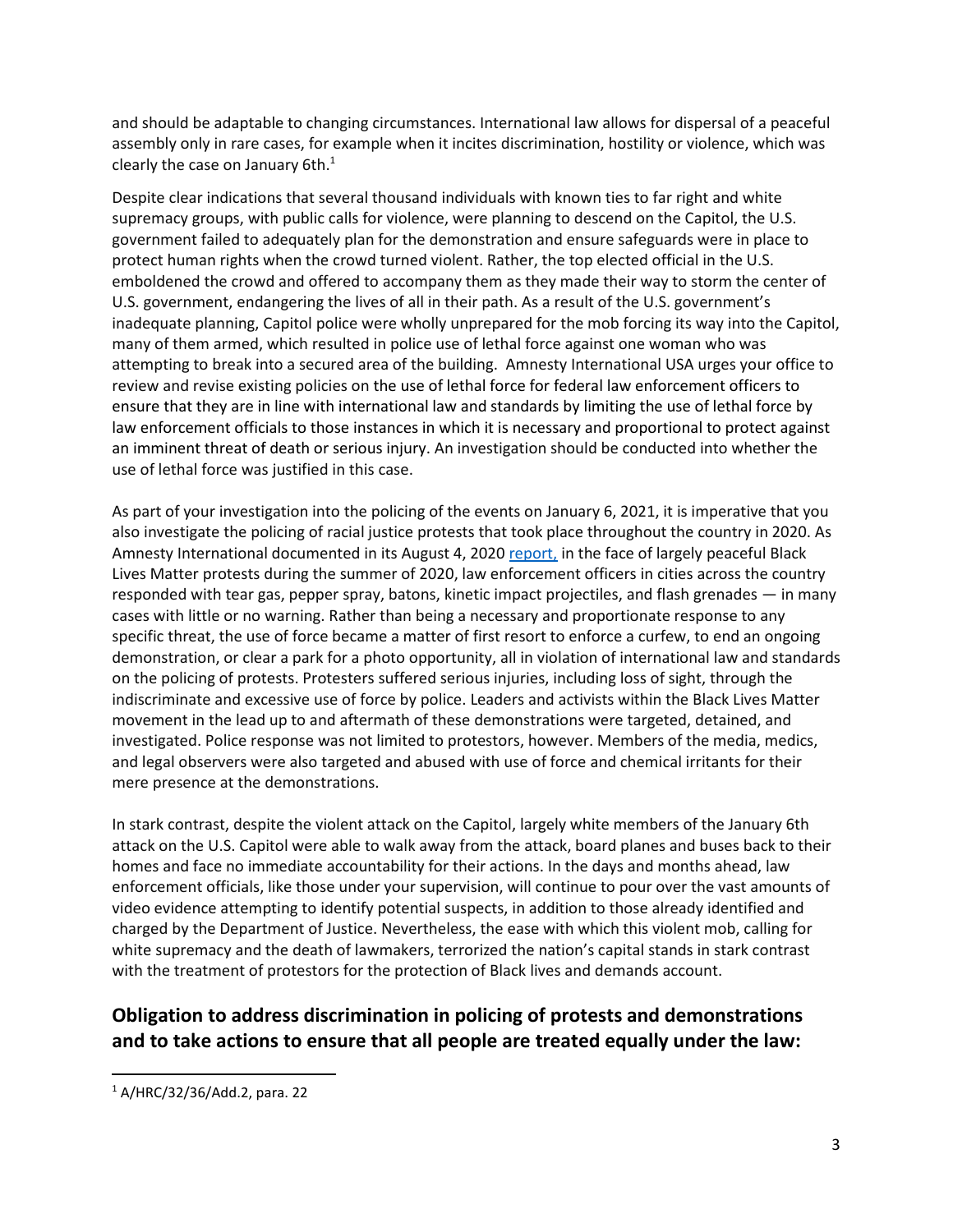International law strictly prohibits all forms of discrimination. Under the International Covenant on Civil and Political Rights and the International Convention on the Elimination of all forms of Racial Discrimination, the prohibition of discrimination encompasses not only policies and practices that are discriminatory in purpose, but also those that are discriminatory in effect. The siege on the U.S. Capitol on January  $6<sup>th</sup>$  is not an isolated incident, but it does represent an irrefutable example of two systems of justice in the United States. One in which hundreds of peaceful protestors were physically assaulted, detained and arrested as they protested the treatment of Black and Brown people by police over months of demonstrations. And another where, even with FBI documentation of the rising threat of armed groups and their white supremacist ideology, they stormed the U.S. Capitol facing little to no obstacles as they overwhelmed an unprepared Capitol police force, beating and terrorizing law enforcement, screaming racial epithets and death threats, defiling and looting property, and calling for an overthrow of the U.S. government. The U.S. government has a duty to address discrimination in its use of excessive force in policing of protests for the protection of Black lives, which stands in stark contrast to its failure to police the January 6<sup>th</sup> assembly and ensuing Capitol mob, and must take actions to remedy discriminatory administration of justice to ensure that all people are treated equally with equal justice under the law.

Threats from white supremacist and other hate groups and militias have incited violence and hatred in the nation's capital and across the U.S. On December 12, 2020, during a rally in Washington, D.C., which included some of these same groups, two churches were vandalized, Asbury United Methodist Church and Metropolitan AME Church, with Black Lives Matter signs ripped down and lit on fire. The leader of the Proud Boys took credit for the violence, "I was the person that went ahead and put the lighter to it and engulfed it in flames, and I am damn proud that I did." An investigation into the incident is ongoing and Amnesty International USA calls on city officials to analyze whether appropriate measures were put into place to protect the public from violent threats posed by the Proud Boys and other hate groups who organize rallies and events in the District.

Despite this recent violence against Black churches in D.C., and public calls by white supremacy groups for further aggression against non-white individuals, the U.S. government did not adequately plan for the violent mob on January  $6<sup>th</sup>$ , and that failure threatened the human rights to life, freedom from discrimination and security of person. We urge you to ensure that prosecutors carry out their functions impartially and without discrimination and should give due attention to prosecuting crimes committed by public officials. In addition to guaranteeing accountability through judicial processes, we urge you to call for implementation of additional levels of non-judicial oversight, including an effective internal investigations process and an independent oversight body. These systems should operate in addition to, and not as an alternative to, criminal, public and private legal remedies for misconduct by public officials and police. The role of a dedicated civilian oversight body may be complemented by the work of the national human rights institution or ombudsman.

**The U.S. should address the threat of white supremacist and other hate groups and hold those responsible for incitement to violence accountable through existing laws, rather than the creation of new laws that threaten the human rights of already marginalized minority groups**